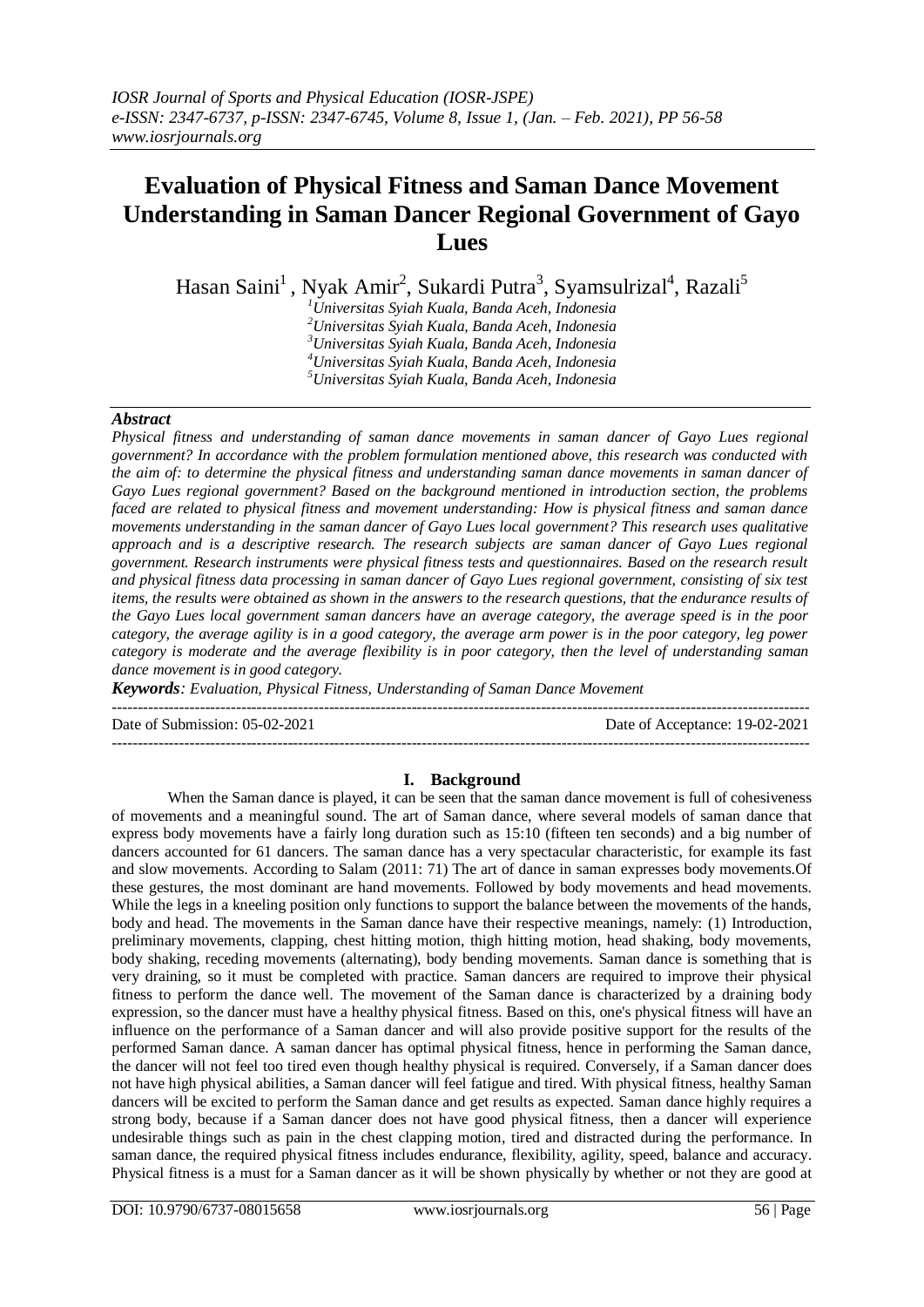making movements in the Saman dance. Therefore, physical fitness components are very supportive of the Saman dance movement and will have an impact on the health of a Saman dance dancer. When the Saman dance is played, it can be seen that the saman dance movement is full of cohesiveness of movements and a meaningful voice sung.The art of Saman dance has several saman dance models that express body movements with a long duration.

From the aforementioned problem above, it is necessary to study the Saman dance movements in terms of fitness and the concept of movement. Therefore, the researcher intends to conclude that want to research about "Evaluation Of Physical Fitness And Saman Dance Movement Understanding In Saman Dancer of Gayo Lues Regional Government"

The aim of this research is to evaluate physical fitness of saman dancer of Gayo Lues regional government.

# **A. The Nature of Saman Dance**

According to Bahry (2005:3) the dance is called saman because it was created by a Gayo Islamic cleric named Syekh Saman in XIV AD century. The cleric was from Gayo. Initially, this dance was just a folk game called Pok Ane.However, then added the accompaniment of poems containing praise to Allah SWT, and also accompanied by a combination of pats of the dancers.At that time, the saman dance became one of the preaching media.

At first, the saman dance was only displayed for certain events, especially when celebrating the Birthday of the Great Prophet Muhammad PBUH. Usually, the saman dance was performed under the Meunasah (a type of surau). However, the saman dance develops over times and is frequently perform nowadays. Now, the saman dance can be classified as an entertainment or performance dance, because the saman dance performances are not bound by certain times, events or ceremonies.

## **B. The Nature of Physical Fitness**

Other definition mentions that physical fitness is the body's ability to perform daily tasks and work actively, without experiencing significant fatigue and with the remaining energy reserves it is still able to enjoy free time and face unexpected emergencies, Wahjoedi (2001).

Several definitions of physical fitness are also mentioned by several experts. According to Widiastuti (2017:13), Physical fitness is a person's ability to do a certain job quite well, without causing fatigue. Fitness is defined as a body's capability to perform daily routines for a long time without experiencing significant fatigue and still having spare energy to carry out sudden activities, Nala (2011:30). Mukholid (2004:3) mentions that physical fitness is the ability and capability to perform activities or work, enhance work power without experiencing excessive fatigue.

Based on the conclusion of the above expert's opinion, fitness is one's physical ability to perform activities without excessive fatigue.

## **C. The Relationship of Saman Dance and Physical Fitness**

For dancers, good physical ability is the result of elements coordination of good physical condition. Good conditions that need to be prepared and trained are strength, speed, endurance, flexibility, accuracy and coordination. (Basri 2001: 35).

Based on Tari Hendi (2012:25), dance can make a body healthier because dance is a physical activity with that involves more movement with body agility, body flexibility, endurance and power which burns energy in the body and cardiovascular activity will increase similar to when someone is doing exercise. Hendi (2012:27) also mentions that physical fitness is the ability to carry out activities or daily work and adaptation to physical loads without causing excessive fatigue and still have reserves of energy to enjoy free time or sudden work and free from disease (Health Department, 1994). The higher one's physical fitness, the higher one's ability to cope with the workload given or in other words, the higher the productivity of the person (Department of Health, 1987 in Yuliana Noor Setiwati Ulvie, 2011).

Cardiorespiratory fitness is the ability of the heart and lungs to absorb and utilize oxygen during physical exercise. Regular exercise in aerobic activities will usually increase endurance by strengthening the heart muscle and increasing lung volume. A number of biophysical tests, including maximal volume oxygen consumption (VO2 max), heart rate monitoring, and shuttle run tests are used to measure cardiorespiratory endurance. VO2 max is used to measure a person's cardiorespiratory fitness during exercise.

## **D. The Relationship of Saman Dance with Basic Movements**

Dance movements are refined movements and are given aesthetic elements. Movements in a dance functions as a communication media. Basic competence in learning dance includes basic practices and is proficient in mastering dance movements including traditional dances and contemporary dance as well as the